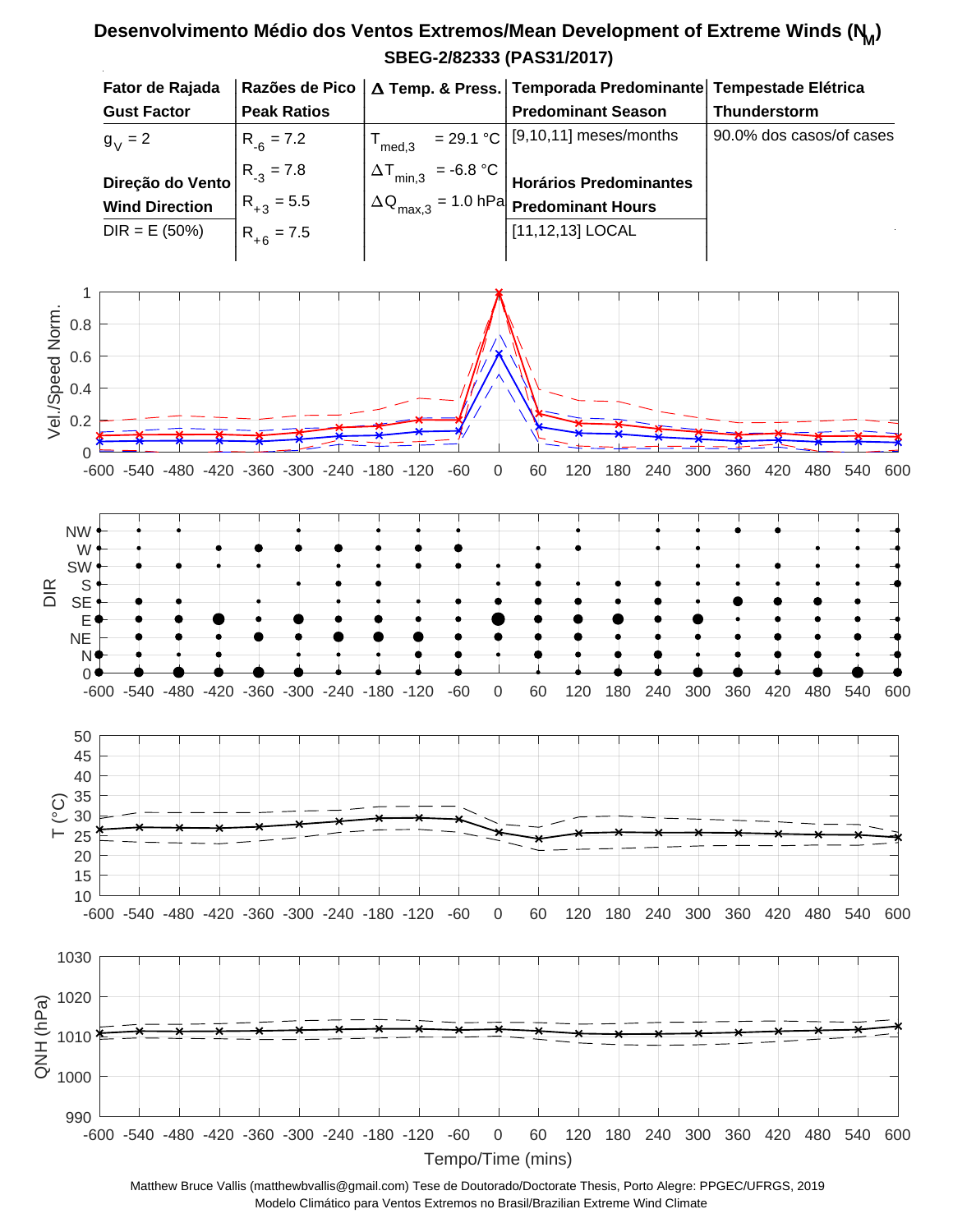## **SBEG-2/82333 (PAS31/2017) Desenvolvimento Médio dos Ventos Não-Sinóticos/Mean Development of Non-Synoptic Winds (N<sup>N</sup> )**



Matthew Bruce Vallis (matthewbvallis@gmail.com) Tese de Doutorado/Doctorate Thesis, Porto Alegre: PPGEC/UFRGS, 2019 Modelo Climático para Ventos Extremos no Brasil/Brazilian Extreme Wind Climate